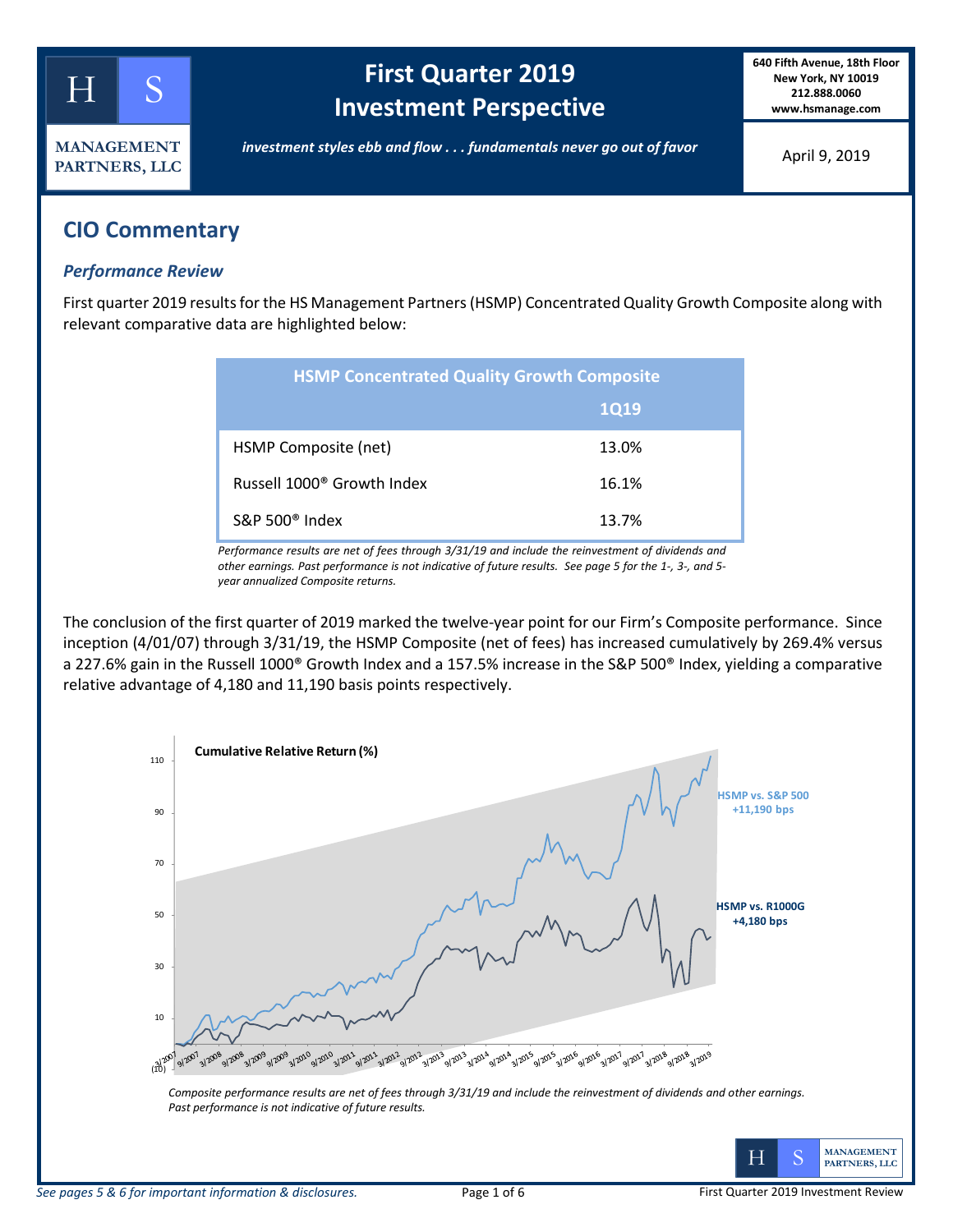#### *Investment Perspective*

The start of 2019 is a whole lot different than how last year began.

Fueled by tax reform, the economy experienced a late cycle surge with GDP accelerating and corporate profits legging higher at the beginning of last year.

This year, US economic growth has moderated with GDP decelerating, overseas economies sluggish, and the pop from tax reform moving to the rear-view mirror.

Last year's first quarter was punctuated by rising interest rates with the Fed on a clear trajectory of higher rates and the ten-year bond hitting 3%.

This year, the Fed has reversed course with a now dovish stance and is on hold while the ten-year bond yield has also dropped.



From a Portfolio basis, last year's start was roiled by corporate developments that created uncertainty. This year, many of these outstanding issues have been settled and newer corporate sagas seemed aimed at unlocking potential value.

It is also worth adding that 2018's market start was on the heels of a robust 2017. This year's beginning comes right after the 4Q of 2018, which was the first real substantive market pullback since the steep declines suffered in 3Q of 2011. That's a long time.

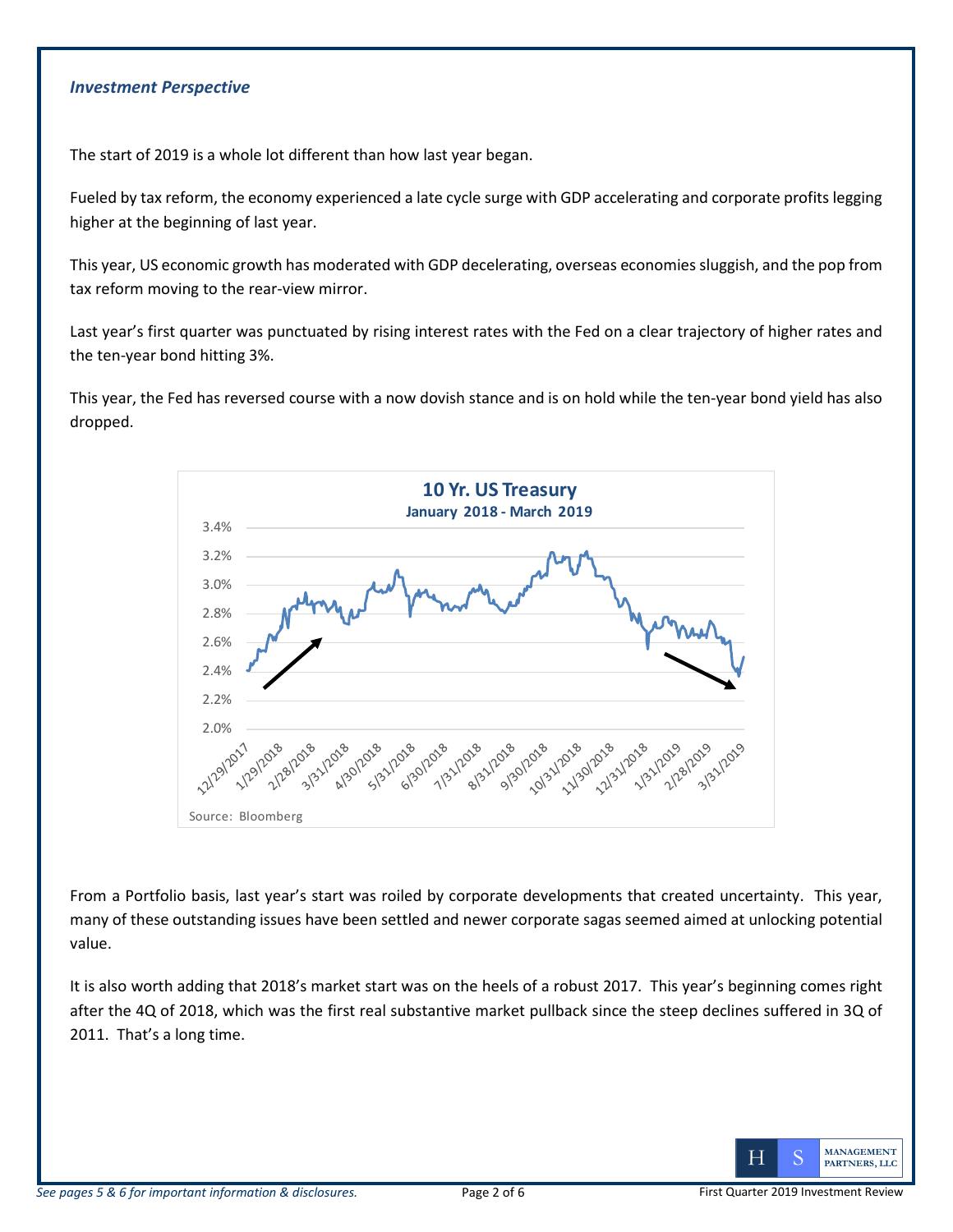So where does this leave us today? After a tough start for your portfolios during the 1Q of 2018, your portfolios were selling for 17.6X forward 12 month estimates with a 2.3% dividend and a forecast of better than 14% EPS growth in 2018. The ten-year bond yield stood at 2.74% so the earnings yield/bond yield ratio (EY/BY) (5.68%/2.74%) was at more than 2X.

Now, after a healthy 1Q19 and a solid last 12 months (notwithstanding the 4Q2018's drop), your portfolios sell for 19.3X with a 1.9% dividend yield. Forecasted earnings growth in 2019 for your portfolios—another year into the cycle with slowing global growth—stands at just 7%. Results this year also face the headwinds of a stronger dollar and a slight step up in expected tax rates (about 200 basis points hit/due mostly to the strong dollar) as well as about 100 basis points headwind from near-term dilution from two meaningful corporate acquisitions. Absent these items, we would expect our underlying EPS stream this year to grow closer to 10%, which we think is pretty good in this environment.



*Based on HSMP estimates since inception (4/1/07) through 3/31/19.*

The Financial Times ran an article on 3/26/19 entitled "Wall Street braced for 'earnings recession' as margins fall." It highlighted that US companies are struggling to pass on rising labor, transportation, and raw material costs and notes that "US profit margins are on track to suffer their first fall since 2015." It went on to note that "the retreat from the post-crisis peak margins reached in 2018 signals a turn in the profit cycle that has powered the US market's bull run."

Our approach is to own what we deem are good businesses with strong cash flows and attractive financial characteristics. In the end, future performance will be a function of earnings and valuation. We like what we own and forecast a resilient earnings stream growing at 10%+ long-term.

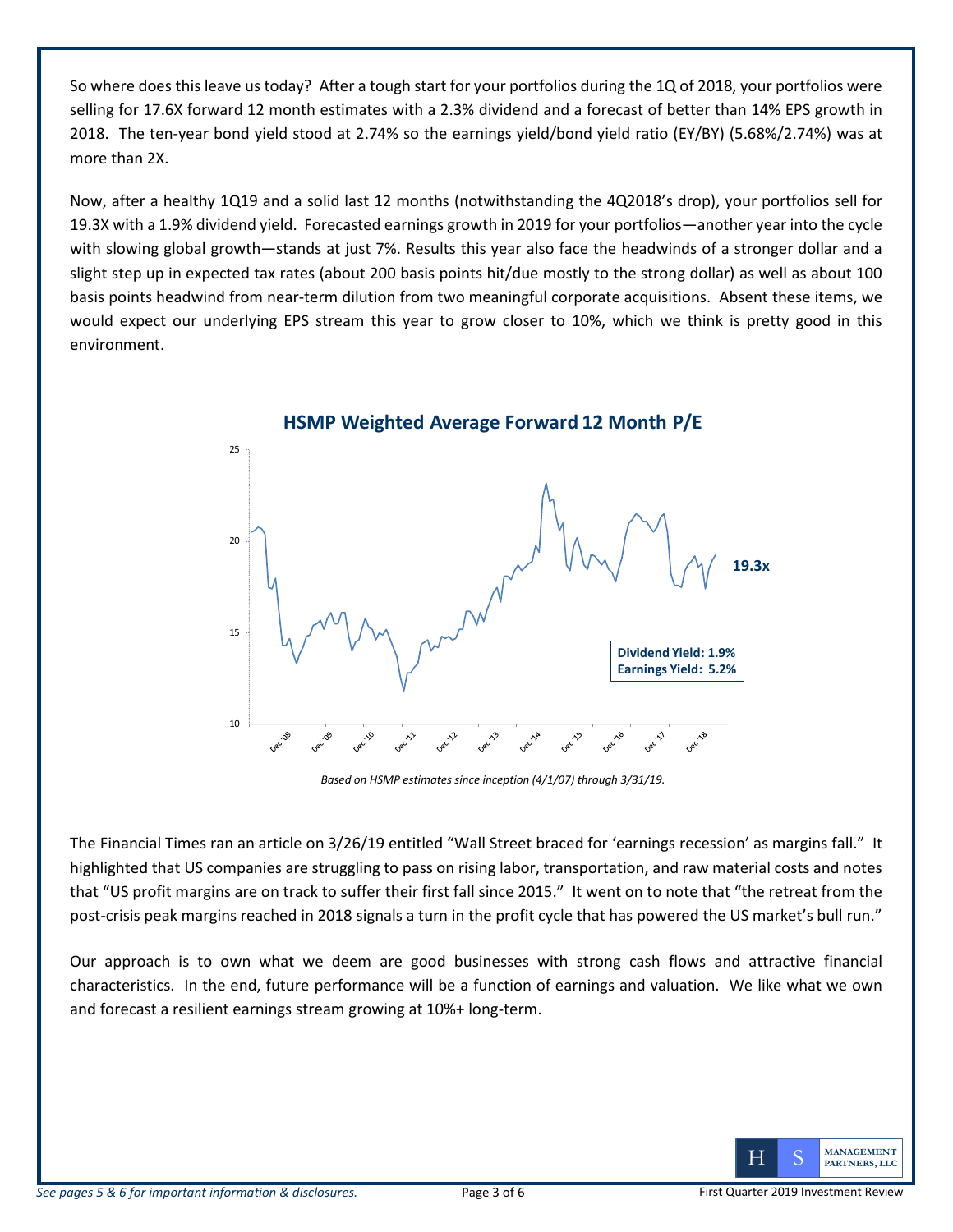P/E's for our Portfolio are up year over year but still down from prior highs and below levels when we started some 12 years ago. Today's EY/BY is at 2.2X and is more attractive than where it stood 12 months back and is historically at compelling levels.



**HSMP Forward 12 Month Earnings Yield & Bond Yield**

I write this as Opening Day of the 2019 MLB baseball season is upon us. A sure sign of Spring after enduring the short days and cold months of Winter. At the risk of confusing anyone (I'm a Yankees fan, got it), I read a great article in the Boston Globe by Dan Shaughnessy. He talks about baseball season returning and for many that means that life is better. He writes that "it is our heartbeat. It is our routine...the box scores are one of our four major food groups." He goes on to quote the late great manager Earl Weaver as saying "settle down, we do this every day" to calm an overreactive baseball writer. I agree with Shaughnessy on this (though not on his favoring the Sox over the Yanks) and see similarities with our approach to understanding businesses, markets, and overseeing your assets. It is our heartbeat. It is our routine. We do it every day. We try to settle down and not overreact. The growing value of your portfolios over time is our box score. As always, we thank you for your confidence in us and appreciate your support. Here's to a good Spring and we look forward to updating you in the seasons and years ahead.

Sincerely,

Harry W. Segalas



*Based on HSMP estimates since inception (4/1/07) through 3/31/19.*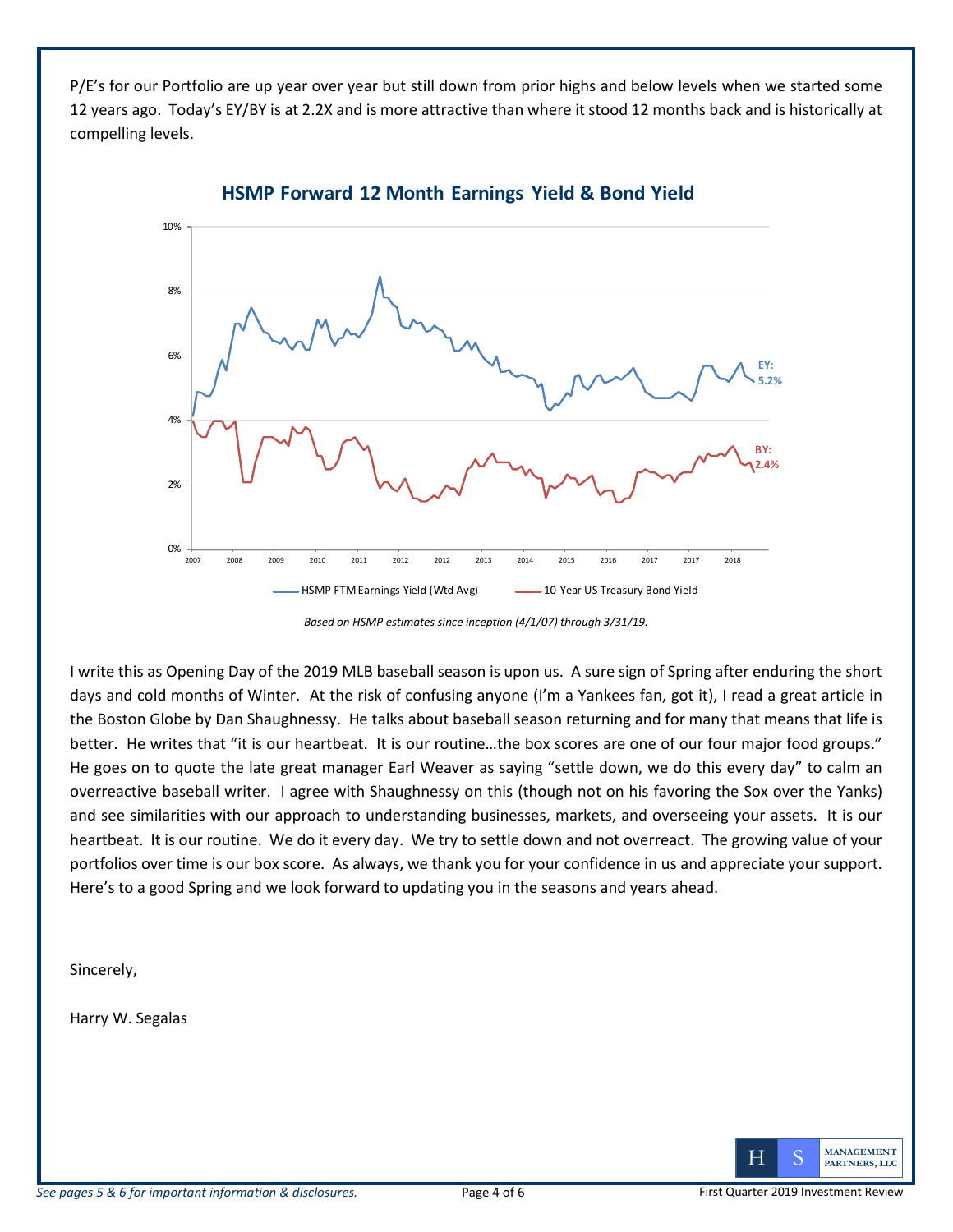### *Portfolio Profile (3/31/19)*

#### **HSMP Composite Performance as of 3/31/19**

|                                        | <b>1Q19</b> | 1 Year | 3 Years<br><b>Annualized</b> | 5 Years<br><b>Annualized</b> | <b>10 Years</b><br><b>Annualized</b> | <b>Since Inception</b><br>4/1/07<br><b>Annualized</b> | <b>Since Inception</b><br>4/1/07<br><b>Cumulative</b> |
|----------------------------------------|-------------|--------|------------------------------|------------------------------|--------------------------------------|-------------------------------------------------------|-------------------------------------------------------|
| HSMP Composite (Net)                   | 13.0%       | 12.8%  | 13.9%                        | 12.0%                        | 17.8%                                | 11.5%                                                 | 269.4%                                                |
| Russell 1000 <sup>®</sup> Growth Index | 16.1%       | 12.8%  | 16.5%                        | 13.5%                        | 17.5%                                | 10.4%                                                 | 227.6%                                                |
| S&P 500 <sup>®</sup> Index             | 13.7%       | 9.5%   | 13.5%                        | 10.9%                        | 15.9%                                | 8.2%                                                  | 157.5%                                                |

*Performance results are net of fees and include the reinvestment of dividends and other earnings. Past performance is not indicative of future results.* 

#### **IMPORTANT DISCLOSURES**

When we use *HSMP*, *HS Management Partners*, or *Firm*, we mean HS Management Partners, LLC. When we use *Composite* or *Portfolio* we mean our HS Management Partners Concentrated Quality Growth Composite. This piece represents our opinion as of 4/9/19 based on our understanding of market conditions and publicly available information about the mentioned companies. It has forward-looking statements that are by their nature uncertain and based on our assumptions (such as when we refer to possible/future/estimated earnings, cash flows, earnings-per-share (EPS), growth rates, price-earnings ratios (P/E), market conditions, or Portfolio/client portfolio outlook); there is no assurance that forward-looking statements are accurate as actual results and future events can differ materially from our assumptions. The performance shown should not be taken as an indication of how the Composite or a client account will perform in the future; past performance is not indicative of and does not guarantee future results. Investing in securities involves significant risks, including the risk of loss of the original amount invested. The information here is solely for illustration/discussion, is subject to change without notice, should not be construed as a recommendation to buy or sell any particular security, and should not be used as the only basis for making investment decisions.

HSMP claims compliance with the Global Investment Performance Standards (GIPS®). HS Management Partners, LLC is an independent SEC registered investment adviser (SEC registration does not imply any certain level of skill or training). The Composite includes all fully discretionary, actively managed, fee paying accounts which employ our style of investing in 20-25 quality growth businesses, including those accounts no longer with the Firm. Accounts must have a market value of greater than \$500,000 at the time of initial inclusion in the Composite and meet certain other criteria to maintain inclusion. The U.S. Dollar is the currency used to express performance. For more information or for a copy of our fully compliant GIPS® presentation and/or list of composite descriptions, please contact us at 212-888-0060.

Composite performance is presented net of fees (net of actual investment advisory fees and trading costs, and also net of foreign withholding taxes for foreign ordinary shares and ADRs). The Composite is compared to the Russell 1000® Growth Index and the S&P 500® Index as benchmarks for market context only. The Russell 1000 Growth Index is an unmanaged index which measures the performance of those Russell 1000® Index companies (largest 1,000 U.S. companies based on market capitalization) with higher price-to-book ratios and higher forecasted growth values. The S&P 500 Index is an unmanaged market capitalization-weighted index designed to measure performance of the broad domestic economy through changes in the aggregate market value of 500 stocks representing all major industries. Neither index bears fees and expenses and investors cannot invest directly in either of them. There are meaningful differences between the Composite and each index that should be considered when comparing performance, such as in terms of composition, concentration and volatility. For example: (1) the Composite can contain securities not represented in either or both indices and is much more concentrated than either index in terms of companies and sectors; (2) the average market capitalization of companies in the Composite will likely differ from that of either index; and (3) market or economic conditions may affect positively/negatively the Composite's performance but not the indices, which do not bear market risk.

This piece is written from the perspective of our Composite holdings, performance and estimated metrics, and it does not refer to any specific group/client account (when we use *your portfolios* we mean client portfolios in general from our Composite perspective). Although most discretionary client accounts are included in the Composite and dispersion is typically low over time, not all client accounts are in the Composite, and even for those in the Composite, there can be dispersion, particularly when viewed over narrow time periods. Client account holdings and performance can vary from the Composite or from other client accounts (even different accounts of the same client) for several reasons, such as: client restrictions, account type and size, timing and market conditions at an account's inception and contributions/withdrawals, timing and terms of trades, actual client investment advisory fees (or the lack thereof), and client directed brokerage/commission recapture instructions. Furthermore, under our sole investment strategy (HSMP Concentrated Quality Growth Equity strategy) we provide investment advice on a discretionary basis (we make all the investment decisions and trade the accounts) and also on a non-discretionary basis in the form of model portfolios for use in multimanager products (we act as a non-discretionary sub-adviser and do not make the final investment decisions nor trade the accounts); therefore, certain information here (including performance, Composite, and investment strategy implementation) is not applicable to model portfolio clients as we have no control and do not monitor the implementation (complete, partial or not at all) of model portfolios, and the performance of model portfolio clients is not attributable to us.

We typically build a concentrated portfolio with a hard cap on company names and with an aim to keeping clients' capital nearly fully invested. Our investment advice is limited to domestic and foreign equity securities of publicly traded companies. Client accounts generally hold 20-25 companies, although in certain circumstances they may hold more or less names. We do not maintain limits on industry or sector weightings, and while we do limit portfolio positions by company, clients' portfolios are likely to be significantly concentrated by sector, industry and/or geography, among other factors. While we believe that our investment strategy will produce desired returns, there can be no assurance that we will achieve our investment objectives. We encourage you to refer to our Firm Brochure (which is available on our